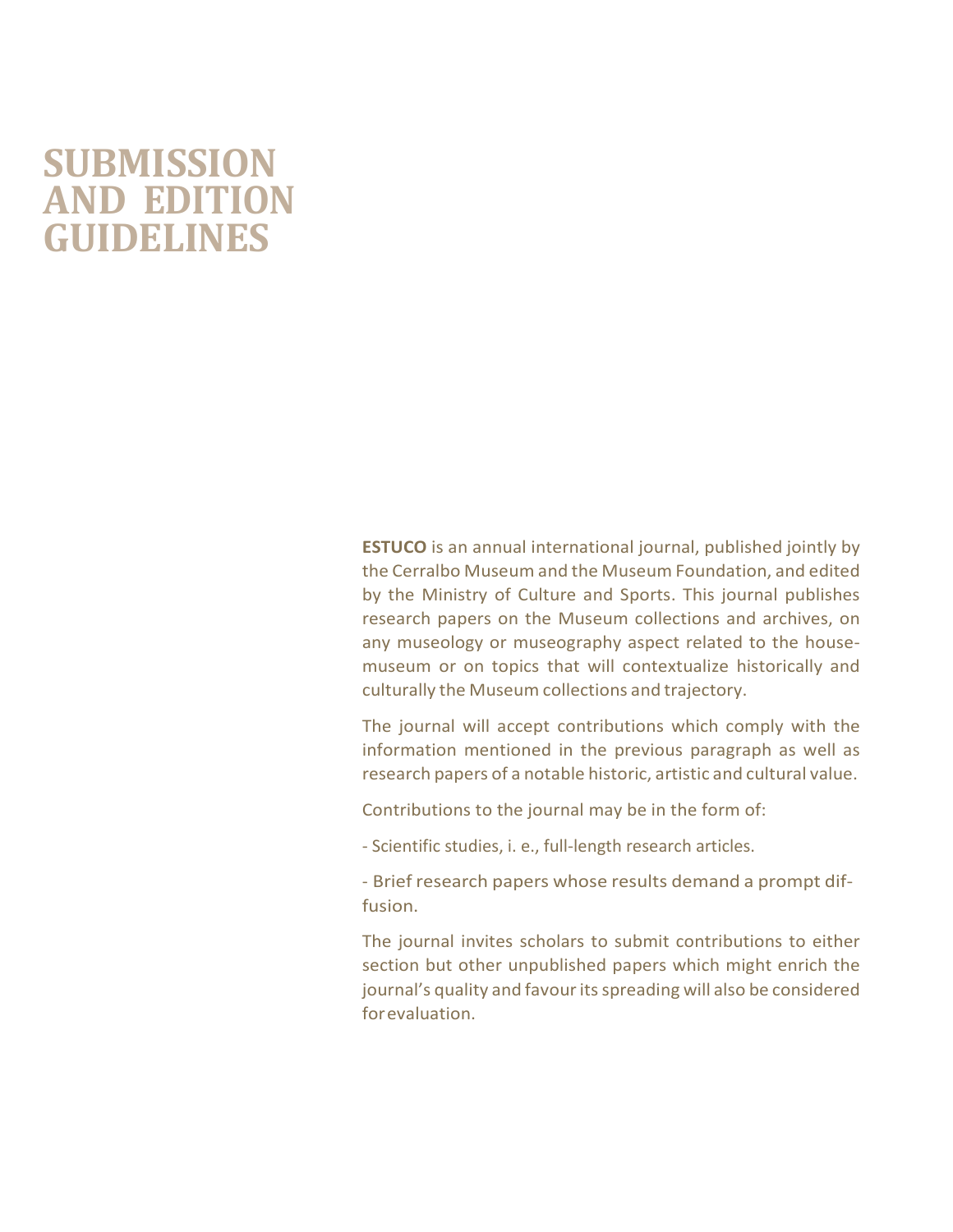## **General requierements**

1) All manuscripts submitted must be original and unpublished. They should not be simultaneously under review by any other periodical for a prospective digital or written publication

2) A Microsoft Word document —in compatibility mode— of the manuscript text should be submitted online to the following e-mail address: estuco. [cerralbo@cultura.gob.es,](mailto:cerralbo@cultura.gob.es) as an attachment, before September 1st of the current year. A cover letter or presentation document should also be attached containing the following information: the title of the paper, the author or authors' full names, affiliations and/or institution, if that is the case, of which they are members. E-mail addresses and telephone contact must also be provided. Acknowledgement of receipt of documents does not imply their acceptance for publication.

3) At least two Editorial and Scientific Board members will review manuscripts by the doubleblind peer-review system. If both reviewers agree in their assessment, the editor of the journal's forthcoming issue will inform authors of their contributions' acceptance or rejection. In case of disagreement a third review will help to reach the final decision. Throughout the whole process, both reviewers and authors should remain anonymous; their identity being disclosed upon publication.

4) Once manuscripts have been accepted, authors will sign a contract of cession of exploitation rights, being responsible exclusively for opinions expressed in their works and for the proper use of images according to the Spanish revised Property Right Law. Then authors will have two weeksto make, if the Editorial Board or they

themselves deemed it necessary, some final corrections or revision and additions to the text and to proceed jointly with the journal editor to the handling, in accordance with the editing guidelines, of the list of images to be definitively included.

5) Authors will be sent page proofs for correction and are expected to return these to the editor within five days at the latest. Otherwise, the journal may, if determined, proceed to incorporate corrections aimed at improving the quality of the publication without altering its content.

6) Authors will be responsible for the handling of the images included in their works, abiding by the Spanish Property Right Law regarding moral and exploitation rights, and ensuring the transfer of Copyright. The Cerralbo Museum Foundation may deal, upon authors' request, with the handling of images subject to taxes when these are essential components of their works, paying the corresponding fees for no more than two images and an amount not higher than 200  $\epsilon$  per paper.

7) Authors will not receive any payment for their contributions.

8) The owner of the intellectual property rightsof publications is the Cerralbo Museum (Ministry of Culture and Sports).Any further use ofthe content of articles or papers by authors must be expressly authorized by *ESTUCO*. Literal reprints, whether partial or complete, will be permitted only if in a different language from the one of the original publication; and it should be clearly stated, on the first page, that it has been previously published in *ESTUCO*. Authors are permitted to upload, in order to promote the text on digital repositories, websites, social networks and online professional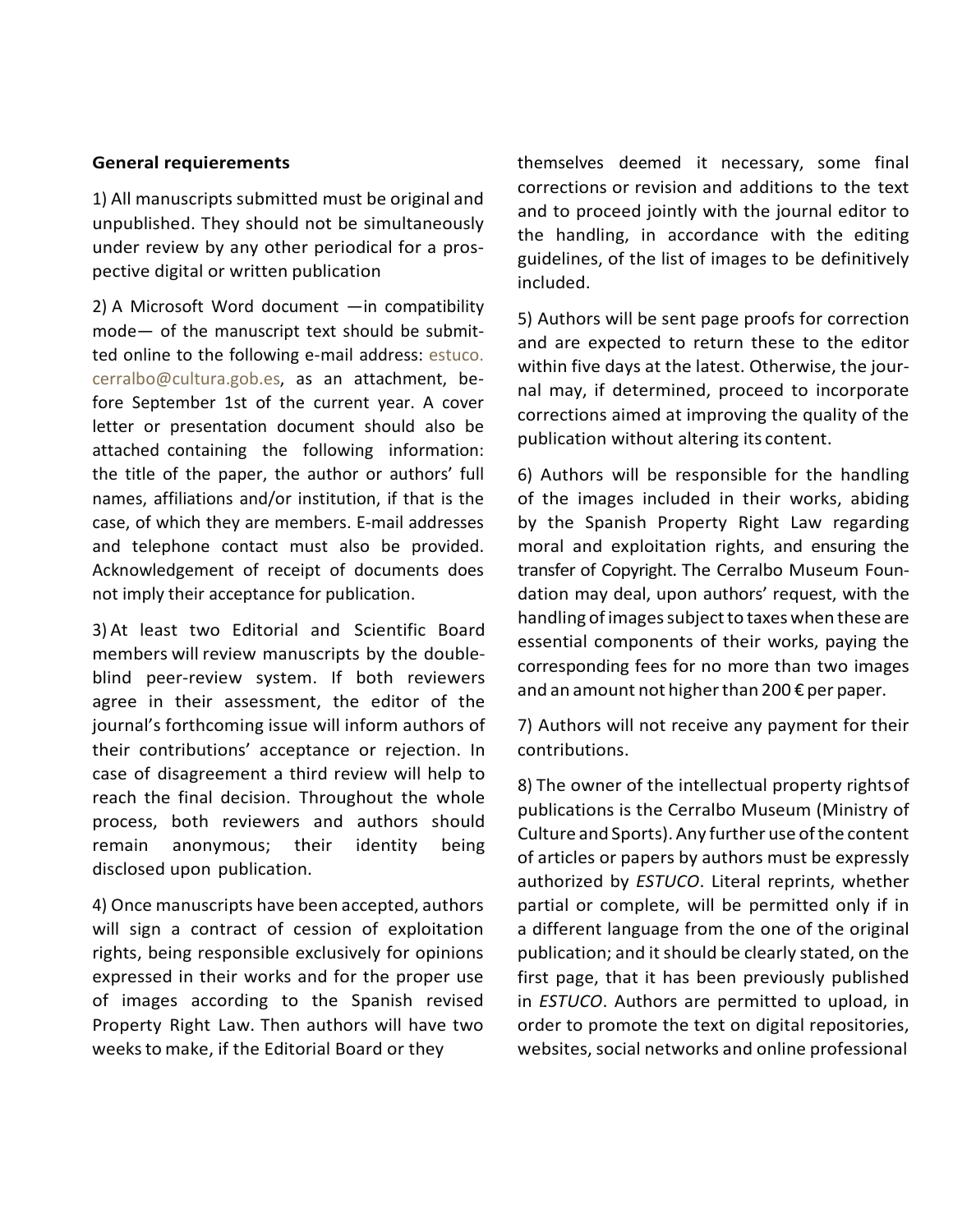profiles, only the digital offprint sent to them by the editor.

## **Edition guidelines**

1) Submissions should be written in Spanish, French, English or Italian.

2) Authors/contributors will be provided with a template to be used to conform to the edition guidelines. The submitted text should not be with a layout.

3) Contributions should comply with the following lengths: articles should not be shorter than 50.000 characters and should not exceed 80.000 characters, while papers should be between 6.000-10.000 characters long, computing spaces. These lengths do not include abstract, keywords, references and endnotes. In cases of appendices with catalogue files of the pieces studied, the museum will inform the author about the procedure.

4) Submissions must be headed by the title in bold capital letters and, to safeguard anonymity, all references to the author/s should be removed. If the work is divided into different sections, headings must be in bold capital letters while subheadings in bold lower case letters.

5) Contributions should include a title, an abstract and keywords both in Spanish and in English regardless of the language of the text. In cases of Italian or French texts, the title, abstract and keywords should also appear in the corresponding language. Abstracts should explain the general aspects of the paper and they should not exceed 150words.

6) Key words, whose number should range between 4 and 8, should be separated by a semicolon. They should help to locate the article when searching online and should not repeat words fromthe title.

7) Titles of articles and direct quotations should be enclosed within inverted commas (" "). When a quotation is longer than one and a half lines, it should be started in a new paragraph, it should be indented and preceded and followed by a blank line:

"Having lived a few more months in Genoa, he decided to return to his homeland. Before leaving, he gave a beautiful token of recognition that he owed to the friendship of the de Wael brothers. He painted each of them on the same canvas, […] in the Gentile Palace, was engraved by D. Brunn".

8) Italics should be used for foreign single words, except for the expression "et al." in the reference section. Work titles (books, paintings, etc.) should also be italicised; inventory numbers should be recorded for references to collections; the word number should be abbreviated to two characters: a capital «N.» followed by a superscript «o»: N. º inv. XXXX.

9) The use of endnotes should be kept to a strict minimum, therefore bibliographic and hemerographic quotations should be included in the body text following the American system (Harvard). They should be enclosed within parentheses, and surname/s should be in lowercase letters except initials: (Cerralbo, 1916: 62-63), (Casas y Herradón, 2013) or (Vaquero et al., 2010). If two or more works published in the same year by an author are referenced, the year of publication should be followed by a lowercase letter beginning with «*a*»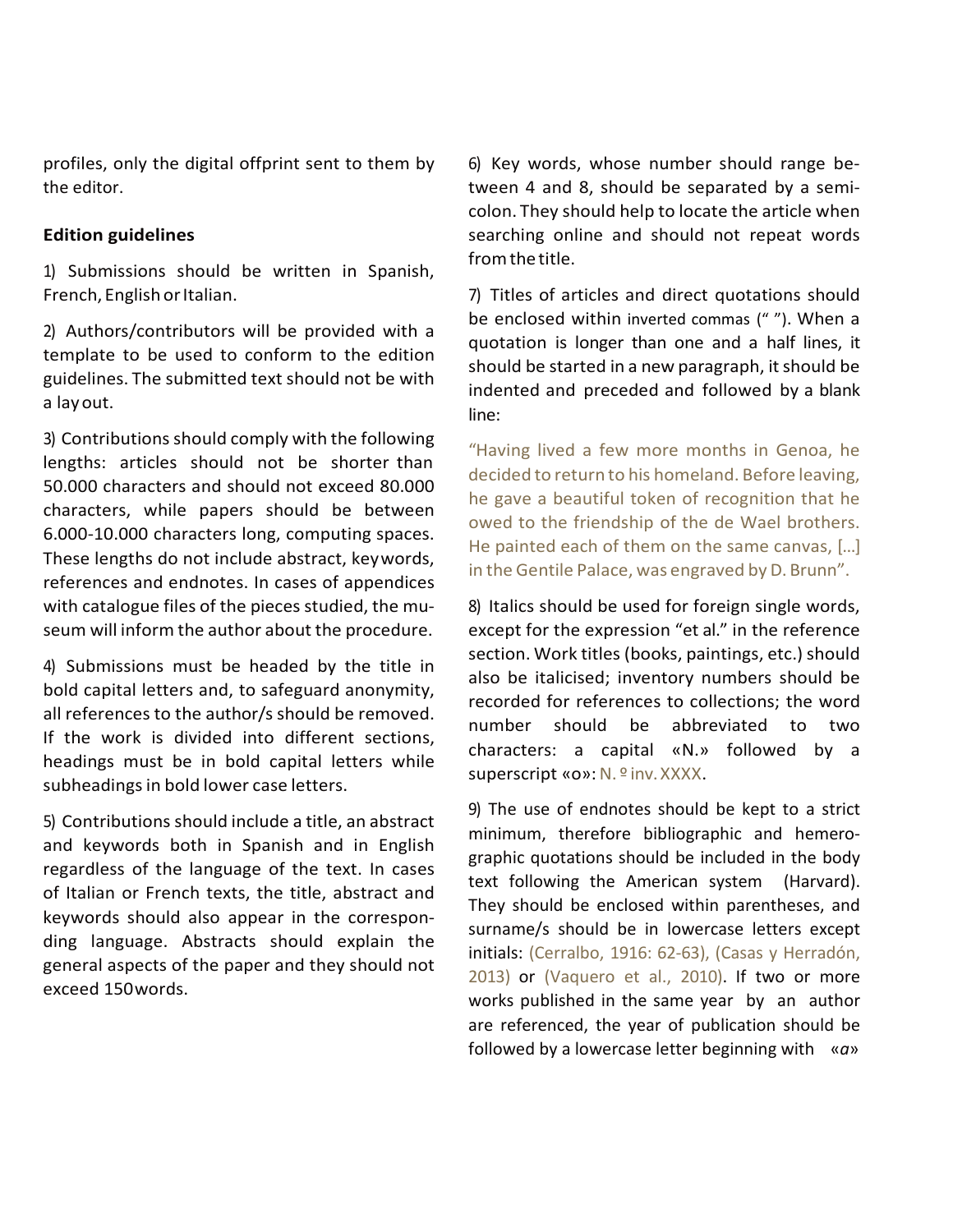and in alphabetical order: (Granados, 2008*a*: 21- 22). The same letter should be included for the complete reference in the reference Section.

10) Endnotes should not be used for bibliographical information although they may contain references; these should be within the running text of the note either following the format explained in paragraph 9 or without bracketing in case of suggestions for further reading: "For further reading, see Cherry, 2001" o "Cf. Cherry, 2001". Their reference point in the text should be clearly indicated with a superscript number at the end of the relevant sentence as in the following example: "… con menos *horror vacui* que el resto de las estancias de la casa-palacio (Fig. 26).<sup>14"</sup>.

11) When a quoted source is a personal interview, an endnote should be added to include the information according to the following pattern: Conversacion con Lourdes Vaquero Argüelles, Directora del Museo Cerralbo, sobre el «depósito Suma» [Entrevista] (Madrid, 19 julio 2018).

12) A numbered list of endnotes, headed by NOTES, should be included at the end of the text, and preceding the reference section. It should be done in the following way:

1/…

2/…

13) All the works consulted, whether referenced or not in the text, must be included at the end of the paper in the last section entitled REFERENCES. They should be listedalphabetically and separated by a blank line. The information should be ordered thus: first authors' full names, surnames in capital letters and then, after a comma, their names; the

year of publication enclosed in brackets followed by a colon and then the italicized publication title. Next, the place of publication, a colon and the publishing house. In the case of hemerographic citations, the title of the article should appear within inverted commas (" ") and the abbreviation for pages (pp.) and page numbers should be included when referencing chapters within collective works or papers in journals. Consider the following examples for formatting conventions:

CERRALBO, E. (1916): *Las necrópolis ibéricas. Conferencia dada el 22 de octubre de 1915 en el Congreso de Valladolid, celebrado por la Asociación Española para el Progreso de lasCiencias*. Madrid: Asociación Española para el Progreso de las Ciencias.

CASAS DESANTES, C. y HERRADÓN FIGUEROA, M. A.(2013): *Toilette. La higiene a fines del siglo XIX*. Madrid: Fundación Museo Cerralbo.

VV. AA. (2006): *Tradición y modernidad. La cerámica en el modernismo. IX Congreso Anual de la Asociación de Ceramología*. Valencia: Ayuntamiento de Esplugues y Asociación de Ceramología.

VAQUERO ARGÜELLES, L. y ACOSTA MARTÍN, J. (2006): «La renovación de las salas del Museo Cerralbo. Criterios de intervención en un palaciomuseo», *Revista Museos*.es 2, pp. 95-105.

SANZ MÍNGUEZ, Carlos (2002): «Panoplias prerromanas en el centro y occidente de la Submeseta norte peninsular», in Pierre MORET y Fernando QUESADA SANZ (eds.): *La guerra en el mundo ibérico y celtibérico (ss. VI-II a. de C.)*. Collection de la Casa de Velázquez, vol. 78. Madrid: Casa de Velázquez, pp. 87-133.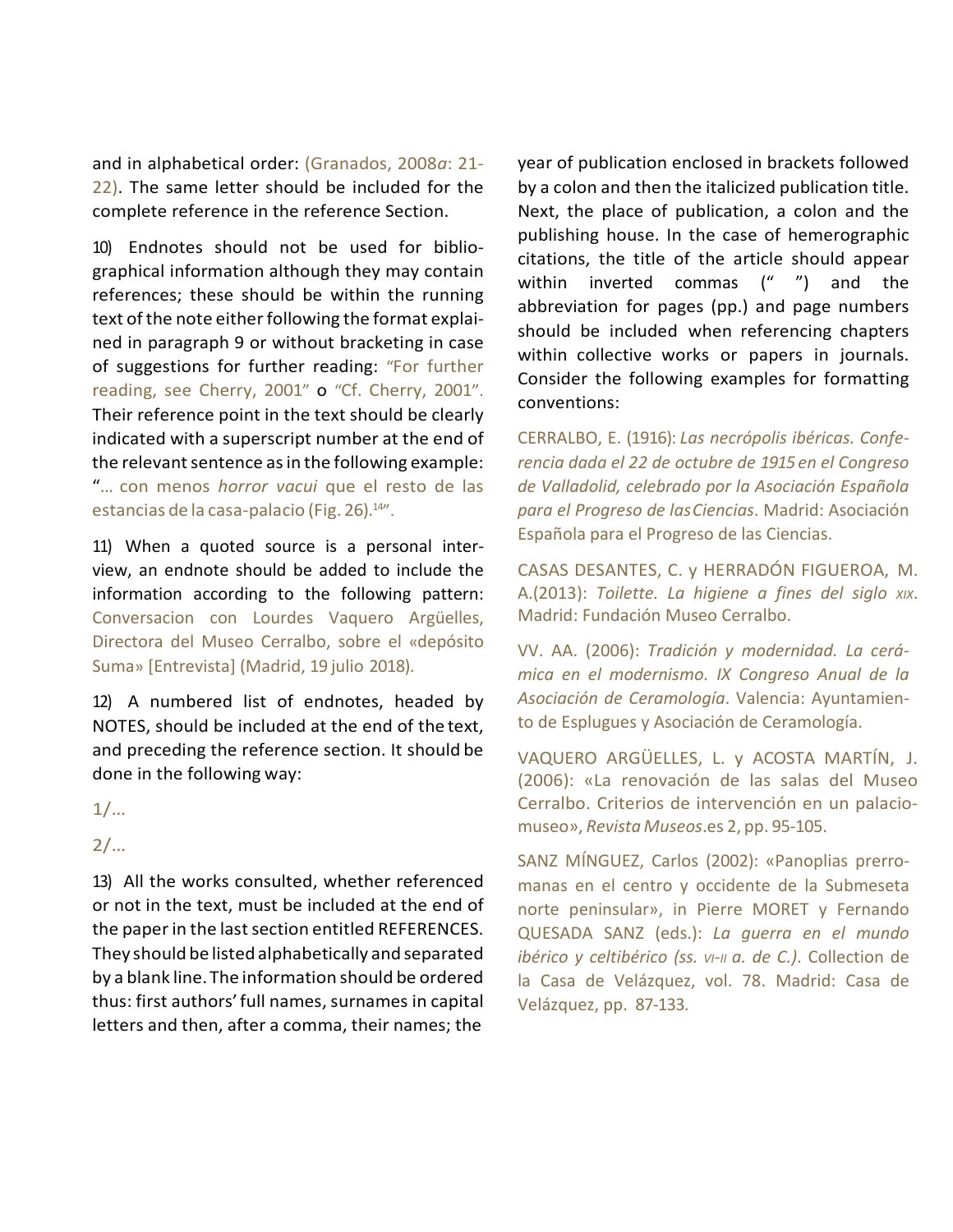14) Different works published by an author should be recorded in ascending chronological order according to the year of publication. If two or more of these were published in the same year, they should be distinguished by the addition of a lowercase letter after the year of publication in alphabetical order, as stated in the edition guidelines (paragraph 9).

15) In e-publications, its electronic nature should be specified by the term Internet enclosed in square brackets after the title. The link between angular quotes and the date of access in square brackets:

RECIO MARTÍN, Rebeca C. y CASAS DESANTES, Cecilia (2012): *Miradas. Páginas de la Historia. Una obra inédita. Exposición temporal, del 24 de abril al 24 de mayo de 2012, Museo Cerralbo.* [Internet] Madrid: Museo Cerralbo. Available at <http:// museocerralbo.mcu.es/web/docs/> [Downloaded 1 July 2014].

GIMÉNEZ RAURELL, M. Cristina (2013), «Popular Spanish Glass found on-line: Domus and Cer. es», *Reviews on Glass, 2012 ICOM Glass Meeting* 2 [Internet], pp. 30-34. Available at <http:// issuu.com/icom-glass\_reviewsonglass01/docs/ review\_on\_glass 2> [Downloaded 8 March 2013].

16) When mentioning archive documents either in the text, endnotes or reference section, the source should be quoted in full the first time but should be abbreviated to acronyms for subsequent citations. The Cerralbo Museum archives documents will be quoted as follows:

AMC

## **Image and caption edition guidelines**

1) Submitted images (photographs, drawings, maps, graphs, etc.) must be in JPEG format (.jpg) and file extension 300 ppp. The file name is the numbered reference within the text: Fig. 1, Fig. 2, etc.

The author is responsible for the quality of the submitted images. Number and size of images should be in accordance with the journal content and length. The journal reserves the right to request the replacement of images when they are of low digital quality or break Spanish Property Right Law.

Under no circumstances, the images should be supplied in the textfile.

2) The approximate location of images will be highlighted in yellow colour in the text, in a separate line. Editors will endeavour to keep these locations as accurately as possible throughout the layout. References to images in the text should appear between brackets under the abbreviation (Fig. 1) numbered in a correlative way.

3) The list of images should be supplied in a separate Microsoft Word —in compatibility mode— file where captions corresponding to the different images will also be recorded, including the abbreviation Fig. plus number of image, followed by the text, which in the final layout will appear below images. The text should be concise, at the end and, between brackets, the name of the photograph author and of the holder of the rights for its exploitation should be mentioned, as in the following example (Photo: Ángel Martínez Levas. Museo Cerralbo, Madrid) o